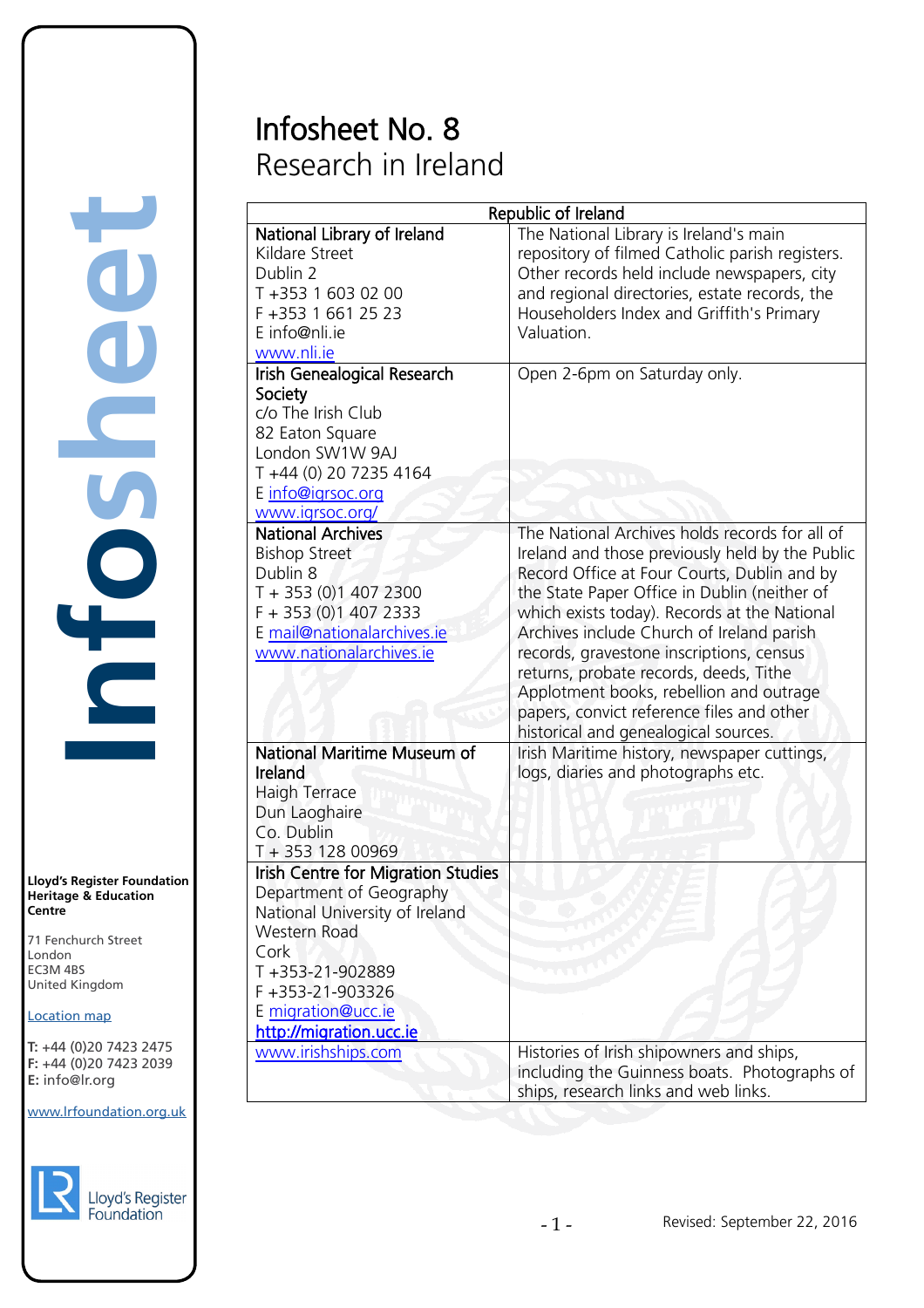**Infosheet** TOSheet rd's Register Foundat<br>
itage & Education<br>
tre<br>
Eenchurch Street<br>
don<br>
M 4BS<br>
ted Kingdom<br>
ation map<br>
44 (0)20 7423 2475<br>
44 (0)20 7423 2039<br>
nfo@lr.org

**Lloyd's Register Foundation Heritage & Education Centre**

71 Fenchurch Street London EC3M 4BS United Kingdom Information Services EC3M 4BS

## Location map

T: +44 (0)20 7423 2475 **F:** +44 (0)20 7423 2039 Fax: +44 (0)20 7423 2039 **E:** info@lr.org  $F \rightarrow (0/20, 1 + 2)$ 

www.lrfoundation.org.uk



|           | oyd's Registe |
|-----------|---------------|
| bundation |               |
|           |               |

| Northern Ireland                                                                                                                                                                                                                                      |                                                                                                                                                                                                                                                                                                                                                                                                                                                                  |  |
|-------------------------------------------------------------------------------------------------------------------------------------------------------------------------------------------------------------------------------------------------------|------------------------------------------------------------------------------------------------------------------------------------------------------------------------------------------------------------------------------------------------------------------------------------------------------------------------------------------------------------------------------------------------------------------------------------------------------------------|--|
| Public Record Office of Northern<br>Ireland (PRONI)<br>66 Balmoral Avenue<br><b>Belfast</b><br>BT9 6NY<br>E proni@dcalni.gov.uk<br>www.proni.nics.gov.uk<br>$\overline{T} + 44$ (0) 2890 255900                                                       | The Public Record Office of Northern Ireland<br>holds records for all of Ireland. They have a<br>fairly complete collection of church records (all<br>denominations) for all of Northern Ireland as<br>well as some records for the counties of<br>Donegal, Cavan and Monaghan. Holdings also<br>include estate papers, gravestone inscriptions,<br>census records, Tithe Applotment books,<br>valuation lists and other historical and<br>genealogical sources. |  |
| <b>Ulster Scot Historical Society</b><br>218 York Street<br><b>Belfast</b><br><b>BT15 1GY</b>                                                                                                                                                         |                                                                                                                                                                                                                                                                                                                                                                                                                                                                  |  |
| <b>Ulster Historical Foundation</b><br>Balmoral Buildings,<br>12 College Square East,<br>Belfast,<br>BT1 6DD<br>T +44 (0) 28 90 332288<br>F +44 (0) 28 90 239885<br>www.ancestryireland.co.uk/conta<br>ct.php                                         |                                                                                                                                                                                                                                                                                                                                                                                                                                                                  |  |
| <b>Ulster Folk &amp; Transport Museum</b><br>Cultra<br>Holywood<br>Co. Down<br>BT18 OEU<br>T +44 (0) 28 90428428<br>F +44 (0)28 9042 8728<br>E uftm.info@magni.org.uk<br>http://www.uftm.org.uk                                                       | The Library, which is situated in the Museum's<br>Administration Building, contains about<br>25,000 books and many periodicals, covering<br>a wide range of topics from cookery to local<br>history, from costume to early motor cars. The<br>archives have an equally wide scope,<br>containing reminiscences, linguistic and<br>folklore material, transport material, maps,<br>plans and much more.                                                           |  |
| Centre for Migration Studies at<br>the Ulster American Folk Park<br>Mellon Road<br>Castletown<br>Omagh<br><b>County Tyrone</b><br><b>BT78 5QY</b><br>T.+44 (0)28 8225 6315<br>F +44 (0)28 8224 2241<br>E cms@librariesni.org.uk<br>www.qub.ac.uk/cms/ | Much of the Folk Park's collections reflect<br>factors that influenced people to emigrate<br>from Ireland, the museum also has a growing<br>collection of material directly related to the<br>process of emigration.                                                                                                                                                                                                                                             |  |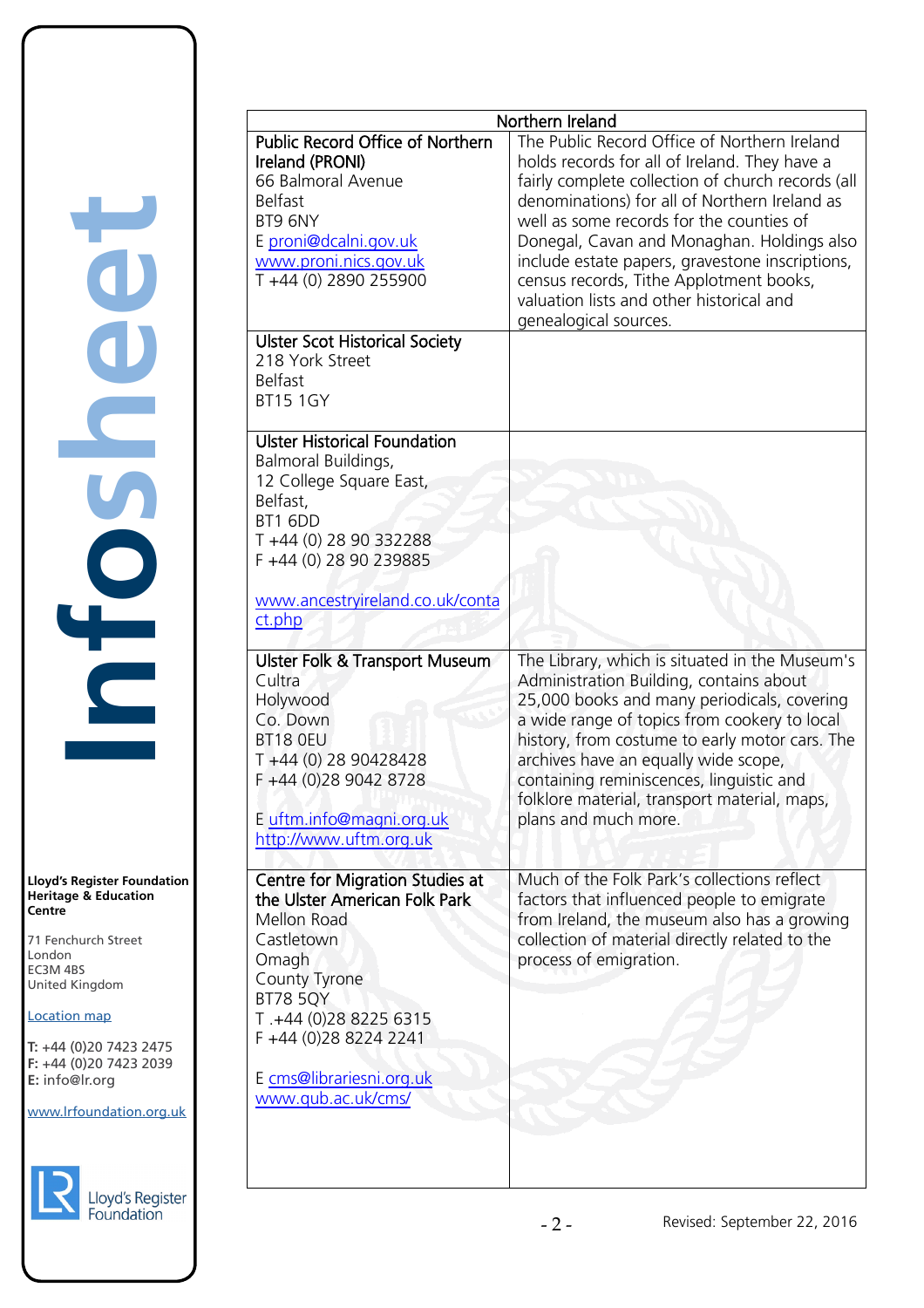**Lloyd's Register Foundation Heritage & Education Centre** rd's Register Foundat<br>
itage & Education<br>
tre<br>
Eenchurch Street<br>
don<br>
M 4BS<br>
ted Kingdom<br>
ation map<br>
44 (0)20 7423 2475<br>
44 (0)20 7423 2039<br>
nfo@lr.org

**Infosheet**

io

71 Fenchurch Street London EC3M 4BS United Kingdom Information Services

### Location map

T: +44 (0)20 7423 2475 **F:** +44 (0)20 7423 2039 Fax: +44 (0)20 7423 2039 **E:** info@lr.org  $F \rightarrow (0/20, 1 + 2)$ 

EC3M 4BS

#### www.lrfoundation.org.uk



Lloyd's Register<br>Foundation

| <b>Centre for Coastal and Marine</b><br>Research<br><b>School of Environmental Sciences</b><br>Faculty of Life & Health Sciences<br>University of Ulster<br>Cromore Road,<br>Coleraine BT52 1SA<br>ccmr@ulster.ac.uk<br>www.science.ulster.ac.uk/ccmr                                                  | The Centre examines various aspects of<br>coastal environments, from the physical<br>processes to the human impacts on today's<br>coastal and marine environments. As well as<br>local research programmes, investigations are<br>being conducted in many international<br>locations.                                                                                                                                                                |
|--------------------------------------------------------------------------------------------------------------------------------------------------------------------------------------------------------------------------------------------------------------------------------------------------------|------------------------------------------------------------------------------------------------------------------------------------------------------------------------------------------------------------------------------------------------------------------------------------------------------------------------------------------------------------------------------------------------------------------------------------------------------|
| Linen Hall Library<br>17 Donegall Square<br>North Belfast BT1 5GB<br>T +44 (0)28 9032 1707<br>F +44 (0)28 9043 8586<br>E info@linenhall.com<br>www.linenhall.com                                                                                                                                       | Extensive collection of genealogical and<br>heraldic material. Some of its holdings are<br>duplicated in other repositories such as the<br>Public Record Office of Northern Ireland, the<br>National Library of Ireland, and the National<br>Archives. Others of its holdings, such as its<br>printed family histories, are unique.                                                                                                                  |
| Suggested reading<br>J. Anderson Black<br>(Paddington Press)<br>Your Irish Ancestors<br>John Andrews<br>Ireland in Maps<br>R. J. Dickson<br><b>Ulster Emigration To Colonial</b><br>America 1718-1775<br>Godfrey F. Duffy<br>Tracing Your Donegal Ancestors<br>James Fairley<br>Irish Whales & Whaling | lan Maxwell<br>Researching Armagh Ancestors: A<br>practical quide for the family and<br>local historian<br>lan Maxwell<br>Researching Down Ancestors: A<br>Practical quide for the family and<br>local historian<br>North of Ireland Family History<br>Society<br>These Hallowed Grounds: Volume 1,<br>A Record of the Memorials in Kilrush<br>and St. Patrick's Burying Grounds,<br>Lisburn.<br>Michael H. O'Connor<br>Tracing Your Kerry Ancestors |
| Irish Manuscripts Commission<br>Guide to the Genealogical Office<br><b>Billy Kennedy</b><br>The Scots-Irish in the Carolinas<br>Shane McAteer & Brian Trainor<br>Guide to Sources for Researching<br>McAteer Families in Ireland<br>Tony McCarthy & Tim Cadogan                                        | M. Perceval-Maxwell<br>The Scottish Migration To Ulster In<br>The Reign of James 1<br>Public Record Office of Northern<br>Ireland<br>Irish Elections: 1750-1832<br>J. G. Ryan & B. Smith<br>Tracing Your Dublin Ancestors                                                                                                                                                                                                                            |

Brian Smith Tracing Your May Ancestors

Tracing Your Cork Ancestors

- 3 - Revised: September 22, 2016